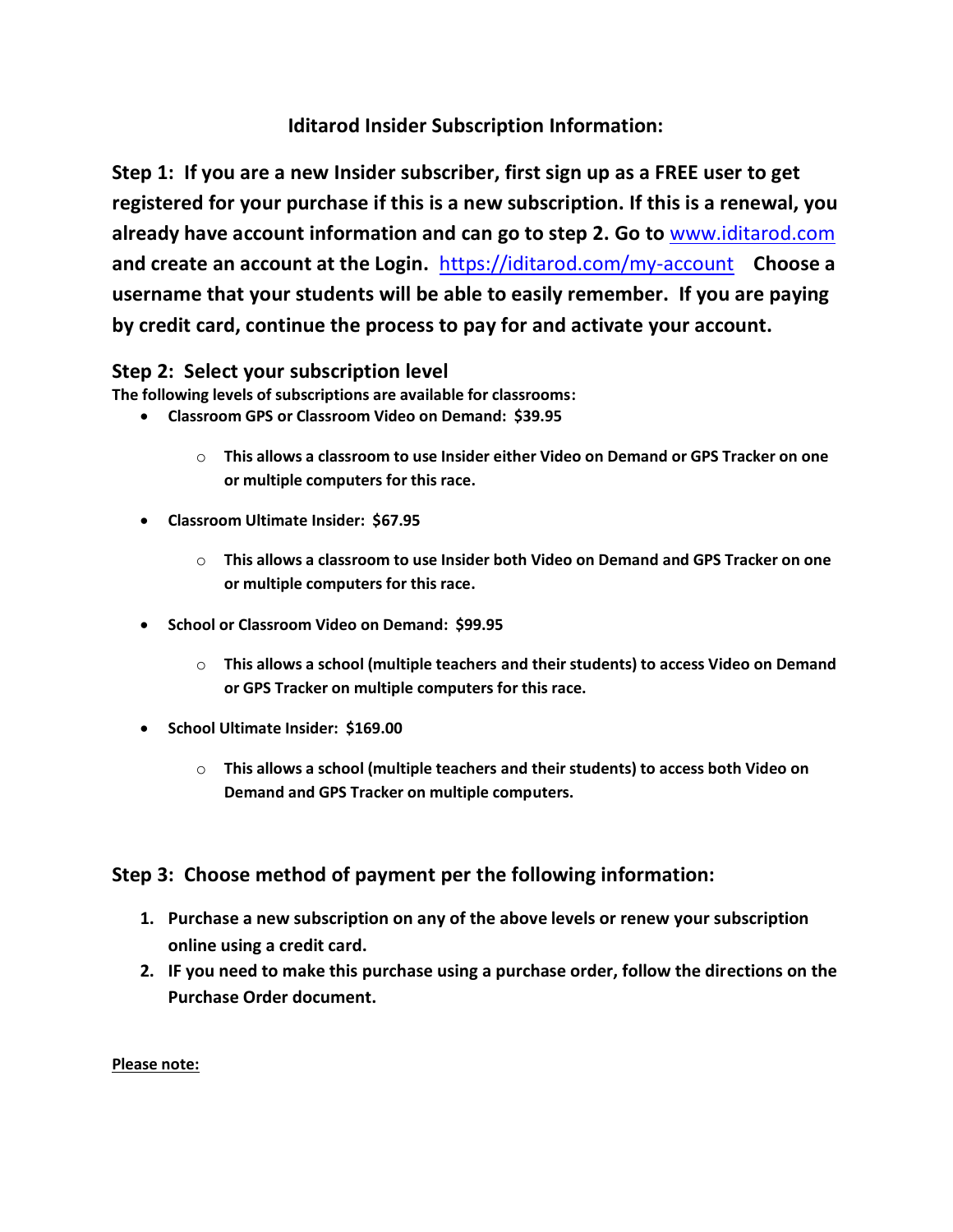• **All subscriptions to Iditarod Insider are for one race season expire the end of June and can be renewed any time starting July 1.**

#### **PURCHASE ORDER Instructions and Information**

Iditarod Insider Subscription: Indicate the subscription level for the Subscription:

- **\_\_\_\_\_ Classroom Iditarod Insider Video on Demand: \$39.95**
- **\_\_\_\_\_ Classroom Iditarod Insider on Demand and GPS Tracker: \$67.95**
- **\_\_\_\_\_ School- Wide Insider Video on Demand: \$99.95**
- **\_\_\_\_\_ School- Wide Insider Video on Demand plus GPS Tracker: \$169.95**
- **\_\_\_\_\_ Iditarod Insider GPS Tracking only (Classroom: \$39.95 or school wide: \$99.95)**

**Please indicate if this is a NEW SUBSCRIPTION or a RENEWAL**

**Teacher's email address or schools email address that will be associated with the subscription.**

**FAX To: 907-373-6998 or mail to Iditarod HQ. (Do not do both.) Please note, when sending this form in the postal mail, it could take several weeks before the subscription is activated.**

Mail the check and/or this form to the following: Attention Iditarod Insider Classroom/School Subscriptions: Diane Johnson/Don Patterson Iditarod Trail Committee P.O. Box 870800 Wasilla, AK 99687

**\_\_\_\_\_\_\_\_\_\_\_\_\_\_\_\_\_\_\_\_\_\_\_\_\_\_\_\_\_\_\_\_\_\_\_\_\_\_\_\_\_\_\_\_\_\_\_\_\_**

## **Include**: **School's name:**

# **School's address:**

**School's phone number,**

## **School main contact teacher's name**

# **Contact email address of above teacher**

When Iditarod gets your purchase order, your subscription will be activated but it might take several days.

An automatic email will be sent out to the email address listed as the main contact. This email can serve as a receipt should you need one or contact us for a receipt, or request one sent to you when you send in this form. You may need to check spam/junk email for the email if your filter system is sensitive to that type of email.